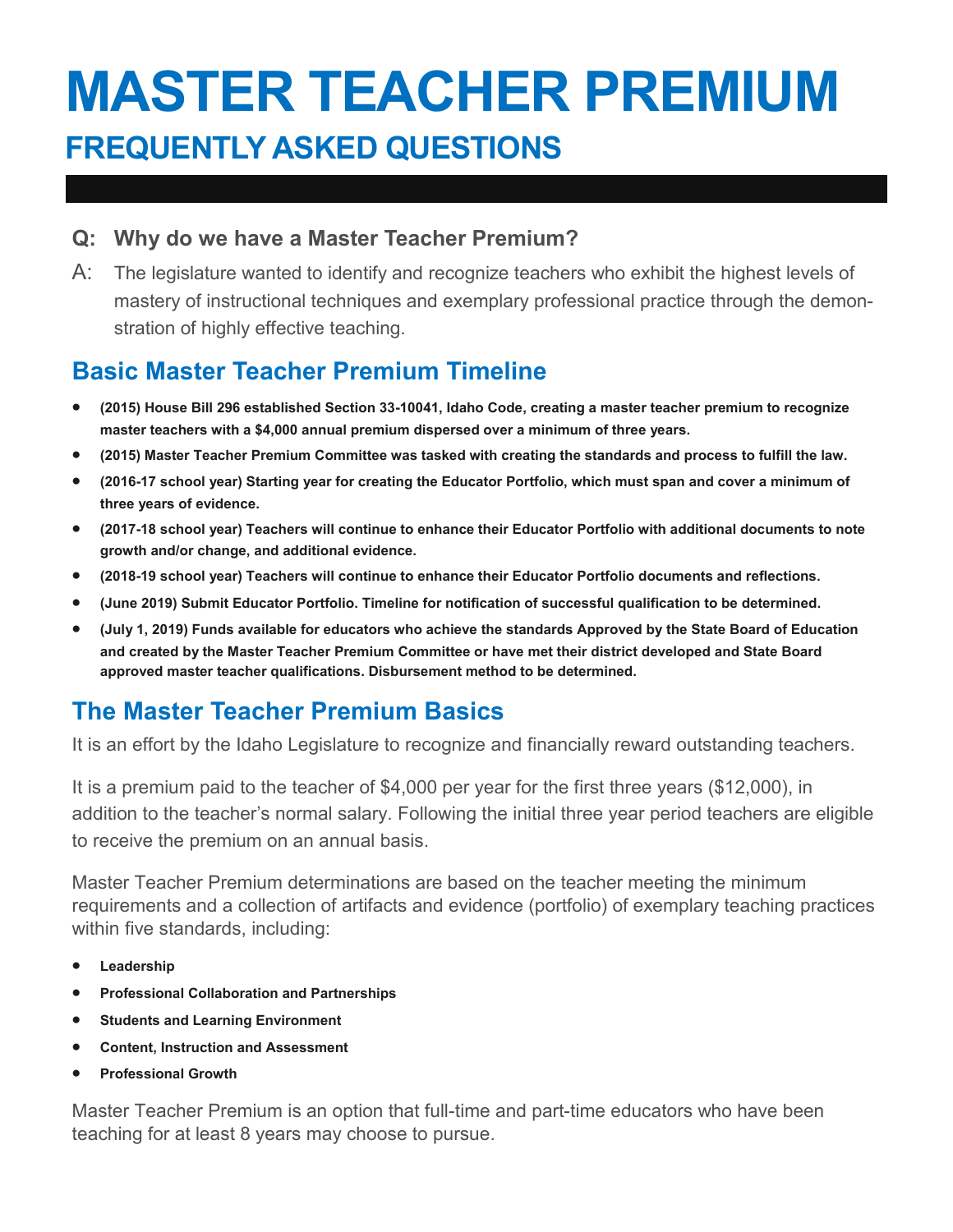# **What the Master Teacher Premium is NOT:**

- **It is NOT part of the leadership premium funds distributed by your district.**
- **It is NOT part of or connected to your administrator's evaluation of the teacher's performance.**
- **It is NOT part of the certification or recertification process.**
- **It is NOT tied to your placement on the Career Ladder.**

## **Minimum Eligibility Requirements:**

- **Eight years of teaching experience, three years immediately preceding the award must be continuous.**
- **Successful completion of an annual individualized professional learning plan.**
- **A majority of students meet measurable student achievement as defined in section 33-1001, Idaho code for not less than three of the previous five years.**
- **Provide artifacts demonstrating evidence of effective teaching for three of the previous five years.**
- **This is an option that full-time and part-time educators who have been teaching for at least 8 years may choose to pursue.**



#### **Q: Why do teachers have to submit a portfolio?**

- A: The committee considered three options for determining the criteria for demonstrating "mastery of instructional techniques."
	- 1) Require that teachers meet a determined number of distinguished marks;
	- 2) Require a higher percentage level of students showing improvement over the minimum; or
	- 3) Develop a portfolio that allows teachers to choose artifacts demonstrating mastery of instructional techniques. Feedback from stakeholders indicated that the portfolio system would be the best approach.
- **Q: What is the Difference between the Master Teacher Premium and the Career Ladder?**
- A: Once earned, the Master Teacher Premium is a \$4,000 per year premium distributed to the teacher, for a minimum of three years, and is not tied to placement on the Career Ladder. The Career Ladder is a model for distributing funds to school districts for personnel costs.

#### **Q: What is the difference between the Master Teacher Premium and the Leadership Premium?**

A: The Leadership Premium is distributed to the school districts for compensating teachers for leadership roles, mentoring, or other positions identified by the district. The district determines how the Leadership Premium funds are distributed. The Master Teacher Premium is dedicated funds distributed to teachers who choose to apply and meet the requirements.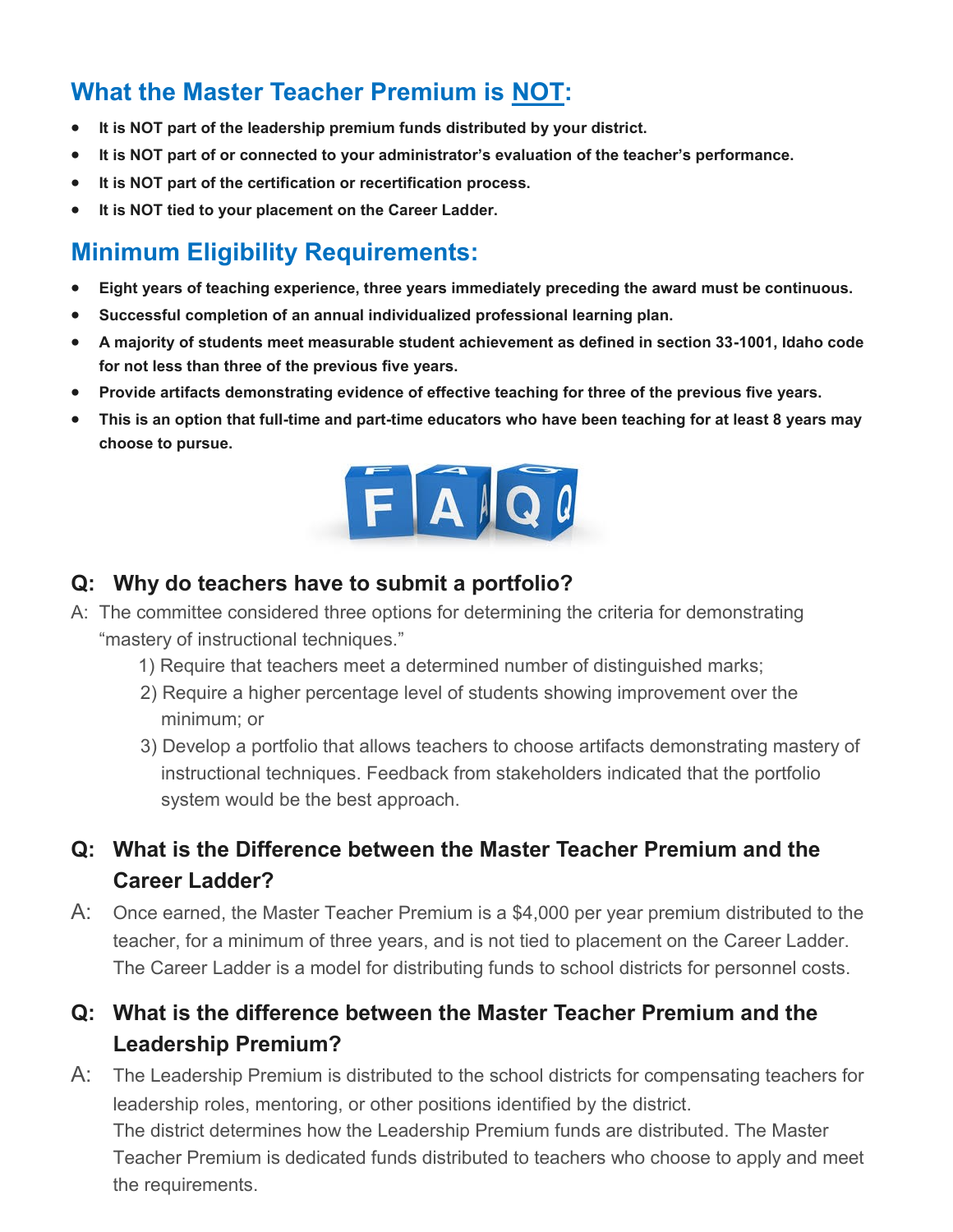

#### **Q: Who can qualify for the Master Teacher Premium?**

A: Any certified teacher in Idaho, who meets the minimum requirements, may apply for the master teacher premium. The evidence required in the portfolios should be adjusted to reflect that teacher's area of expertise.

#### **Q: How much time should it take to complete the portfolio?**

A: Estimated, it could take between 20-40 hours to complete the portfolio (varied depending on the individual).

#### **Q: What is an artifact?**

A: Physical evidence (including narrative) documenting how an educator is meeting the criteria of the Master Teacher Standards.

#### **Q: How many standards are there and how many artifacts do I have to have?**

A: There are five standards: *Leadership*; *Professional Collaboration and Partnerships*; *Students and Learning Environment*; *Content*, *Instruction*, and *Assessment; and Professional Growth*. The number of artifacts necessary will be varied dependent on the type of artifact and the individual.

#### **Q: Which artifacts must be demonstrated to show the standards being met?**

A: Applicants will be able to choose from a variety options when selecting artifacts. This allows for a great deal of flexibility on behalf of the teachers. Evidence (artifacts) must be provided to show mastery of each standard.

#### **Q: Do we resubmit the portfolio every year, how long does it last?**

A: The initial award is for three years. After the third year of receiving the Master Teacher Premium, teachers must demonstrate they meet the requirements annually thereafter.

#### **Q: Who will be evaluating the portfolios?**

A: A volunteer group of Idaho educators who would receive a stipend for their service.

#### **Q: Is there a template?**

A: The Master Teacher Premium Committee is currently in the process of developing a template.

### **Q: How do I submit my portfolio?**

A: This is to be determined. Options are currently being explored, including an option for electronic submittal. Once determined, information on how to submit portfolios will be provided on the State Board of Education website.

### **Q: Does this impact my certification?**

 $A:$  No.